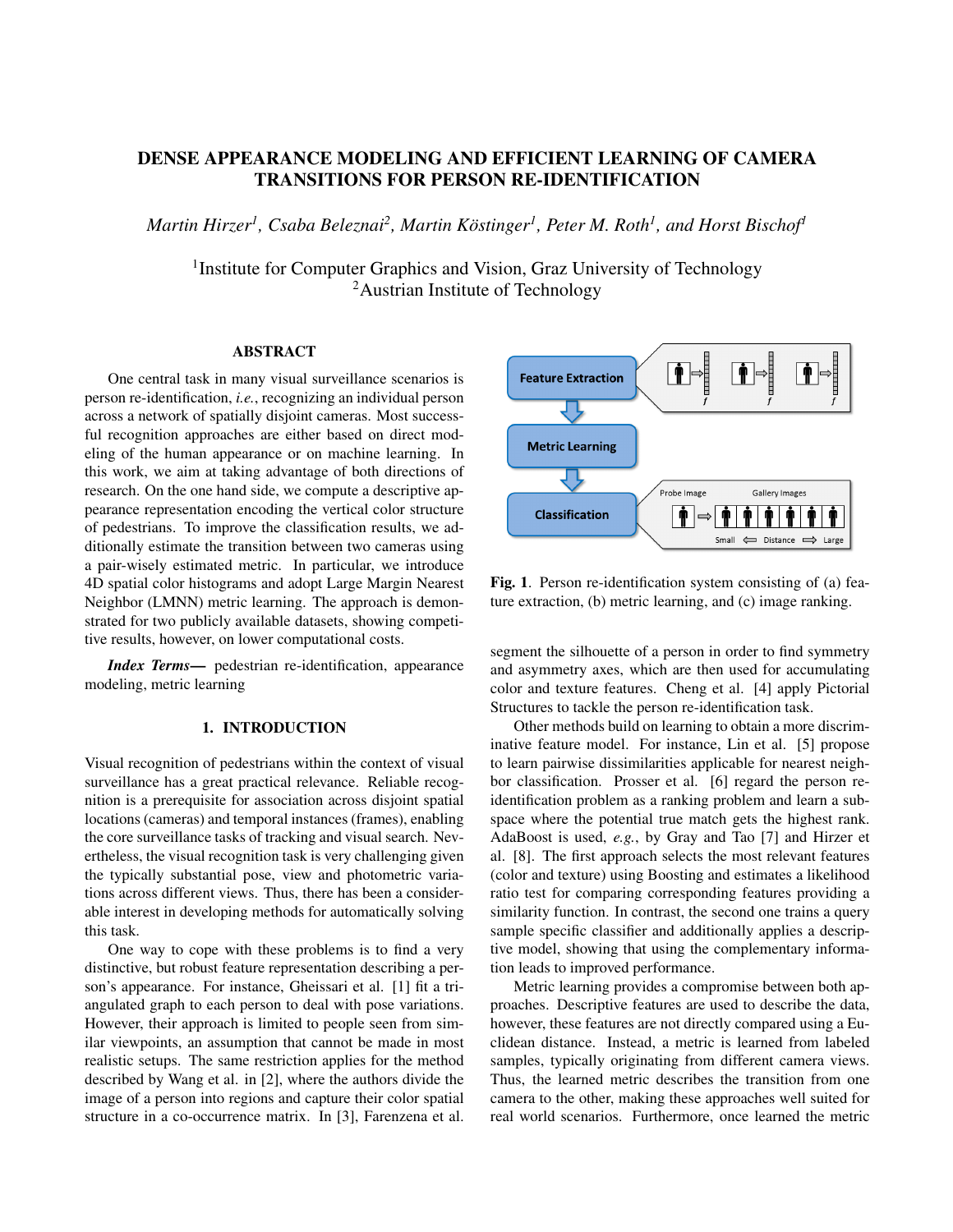can be applied very efficiently, which is especially important in large camera networks. In particular, similar to Dikmen et al. [9], we adopt metric learning to enable for a more effective classification. In our case we build on Large Margin Nearest Neighbor (LMNN) [10], which was originally intended to improve nearest neighbor classification. In addition, we use a more sophisticated representation capturing the descriptive information considerably better. The approach is evaluated on two different datasets showing competitive results compared to the state-of-the-art.

## 2. SYSTEM DESCRIPTION

In the following, we will describe our person re-identification system. As illustrated in Figure 1, we build on three different stages. First, we introduce a compact, but highly descriptive descriptor encoding the color structure (Section 2.1). Second, based on this description we learn a metric (Section 2.2), which yields a better representation for the final ranking via nearest neighbor classification (Section 2.3).

#### 2.1. Appearance modeling by multiple 2D projections

A common approach to describe human visual appearance is via color histograms. Conventional color histograms lack spatial information therefore much effort has been undertaken to incorporate spatial features in order to enhance structural specificity. Typical examples range from a set of spatially localized histograms (e.g., principal axis histograms [11]), spatial co-occurrence of complementary visual features [2] to joint spatial-color feature spaces [5]. We employ, similarly to [5], a 4D joint spatial-color feature space spanned by the pedestrian height space and the *Lab* color channels. Joint feature space representations are appealing since they can be easily constructed, nevertheless, with increasing dimensionality they become sparsely populated, generate a large memory footprint and comparison between features becomes difficult. We employ a simple concept to approximate a highdimensional distribution within a 4D feature space by a set of its projections: normalized height and *Lab* color coordinates are quantized to 40 bins, and features of each pixel are mapped into three 2D histograms spanned by the *height*-*L*, *height*-*a* and *height*-*b* channels. During similarity computation the three histograms are compared in a pairwise manner (probe against gallery) using the Bhattacharyya distance. The distance considering all three feature-pairs is computed as the mean of the three individual distances.

#### 2.2. Metric Learning for Person Re-Identification

Metric learning allows to optimize ranking or classification results by exploiting the intrinsic structure of the feature space. One appealing class of metric learning algorithms is Mahalanobis distance learning. Given two data points

 $\mathbf{x}_i \in \mathbb{R}^d$  and  $\mathbf{x}_j \in \mathbb{R}^d$ , the squared Mahalanobis distance is estimated by

$$
d_{\mathbf{M}}^2(\mathbf{x}_i, \mathbf{x}_j) = (\mathbf{x}_i - \mathbf{x}_j)^{\top} \mathbf{M}(\mathbf{x}_i - \mathbf{x}_j),
$$
 (1)

where  $M \succeq 0$  is a positive semi-definite matrix.

In this work we build on Large Margin Nearest Neighbor (LMNN) [10] metric learning, which aims at improving k-NN classification. It has shown to yield robust results over a wide range of applications. The main idea of LMNN is to establish a local perimeter plus margin around each instance. Samples with different labels that invade the perimeter (impostors) are penalized, yielding the following objective function:

$$
\epsilon(\mathbf{M}) = \sum_{j \leadsto i} \left[ d_{\mathbf{M}}^2(\mathbf{x}_i, \mathbf{x}_j) + \mu \sum_l (1 - y_{il}) \xi_{ijl}(\mathbf{M}) \right].
$$
 (2)

The first term minimizes the distance between target neighbors  $x_i$ ,  $x_j$ , indicated by  $j \rightsquigarrow i$ . The second term denotes the amount by which impostors  $x_l$  invade the perimeter of i and j, where the slack variable  $\xi_{ijl}(\mathbf{M})$  is given by

$$
\xi_{ijl}(\mathbf{M}) = 1 + d_{\mathbf{M}}^2(\mathbf{x}_i, \mathbf{x}_j) - d_{\mathbf{M}}^2(\mathbf{x}_i, \mathbf{x}_l). \tag{3}
$$

Since direct classification is not applicable in re-identification, we relax the task to optimizing the ranking between probe and gallery images. Thus, we consider an image pair to be a singleton class and an impostor to be a sample that prohibits the matching (i.e, the rank-one retrieval). Thus, we can reduce Eq. (2) to

$$
\epsilon(\mathbf{M}) = \sum_{(i,j)\in S} d_{\mathbf{M}}^2(\mathbf{x}_i, \mathbf{x}_j) + \mu \sum_{(i,j,l)\in D} (1 - y_{il}) \xi_{ijl}(\mathbf{M}), \tag{4}
$$

where  $(i, j) \in S$  indicates that  $x_i$ ,  $x_j$  are a matching pair and  $(i, j, l) \in D$  states that  $x_l$  is an impostor for  $x_i$ ,  $x_j$ . To finally estimate M, the objective function Eq. (4) is minimized via gradient descent. Conceptually, for triplets with positive slack the correlation between target neighbors is strengthened while it is weakened between target neighbors and impostors.

## 2.3. Image Ranking

Histogram-based features are known to benefit from computing the  $\chi^2$  distance in favor of the Euclidean distance. Thus, to bridge the gap between our histogram-based features and the proposed learning algorithm, we first perform a homogeneous kernel mapping as proposed by [12]. In this way, the mapping enables us to approximate the  $\chi^2$  distance without implications on the learner. Further, after obtaining the kernel mapping we perform a PCA to reduce the dimensionality of the feature space. During the learning stage, the thus obtained features are used as input for learning the Mahalanobis matrix M. During classification the distances between the probe sample and the stored gallery set are estimated using Eq. (1), and a ranking is provided.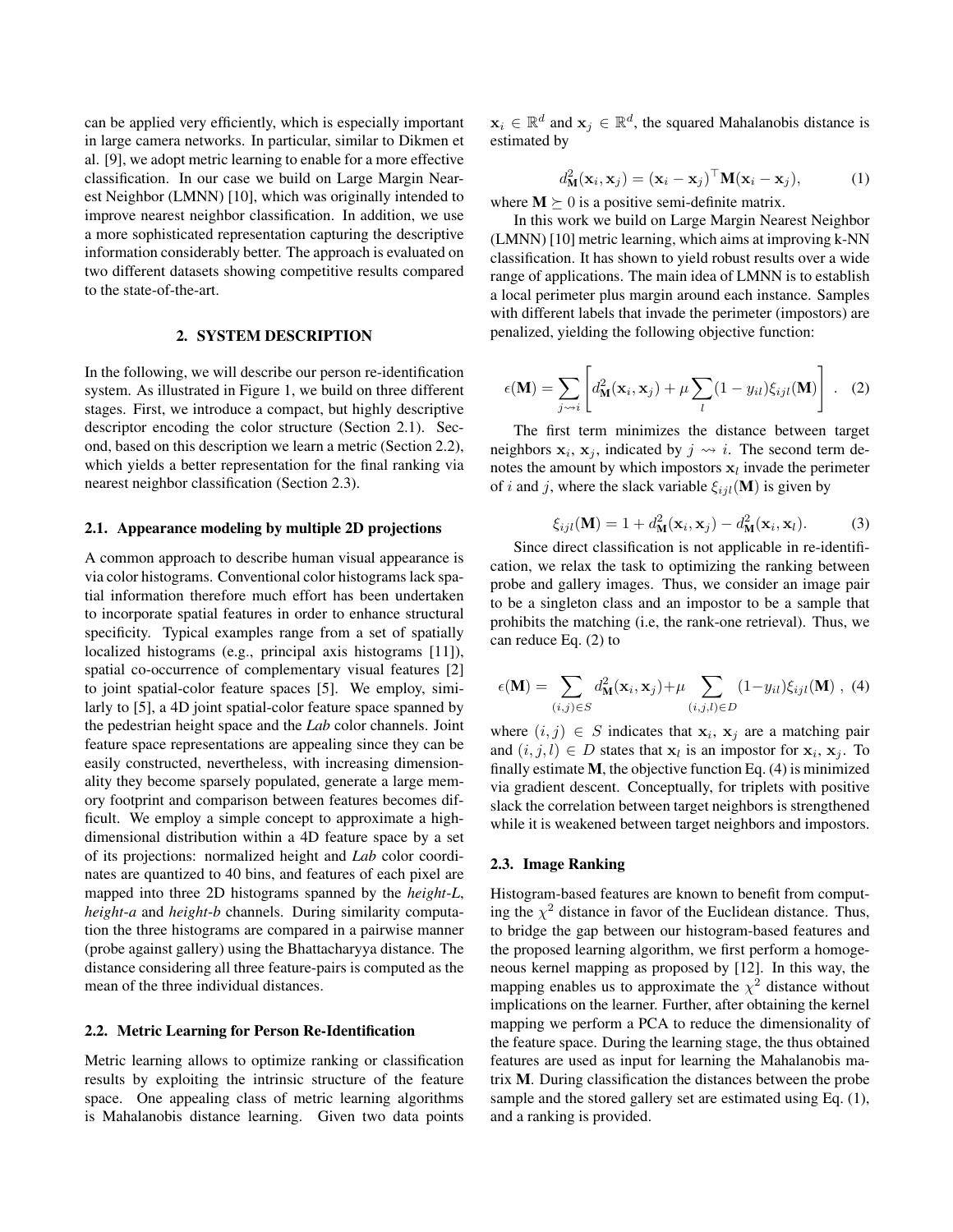#### 3. EXPERIMENTAL RESULTS

We evaluated our approach on two publicly available datasets, the VIPeR dataset [13] and the PRID 2011 dataset [8] (single shot version)<sup>1</sup>. These datasets cover a wide range of problems faced in real world person re-identification applications, *e.g.*, viewpoint, pose, and lighting changes, different backgrounds, etc. Figure 2 shows exemplary images of these two datasets.



Fig. 2. Example image pairs from (a) the VIPeR and (b) the PRID 2011 dataset. Upper and lower row correspond to different camera views of the same person.

## 3.1. VIPeR Dataset

The VIPeR dataset contains 632 person image pairs. The main challenges are viewpoint, pose and illumination changes between the two images of an individual. For evaluation on this dataset, we followed the procedure described in [7], *i.e.*, the 632 image pairs are randomly split into a training and a test set of equal size, and images of pairs in the test set are randomly assigned to the probe and the gallery set. Each image from the probe set is then matched with all images from the gallery set. The whole procedure is repeated 10 times and the average performance is depicted in form of Cumulative Matching Characteristic (CMC) curves [2], representing the expectation of finding the true match within the first  $r$  ranks.

The corresponding results are shown in Figure 3, where we compare the original descriptor (as described in Section 2.1) to the proposed metric-based evaluation. For the latter one PCA was used to reduce the number of dimensions to 45. It can be seen that due to the dimensionality reduction no performance is lost, and it is revealed that estimating the camera transition by a learned metric leads to superior results. In addition, as a simple baseline, we also show results obtained via Linear Discriminant Analysis (LDA), which can be considered a simple metric learner. Finally, we give a comparison to state-of-the-art methods in Table 1, showing that we obtain competitive results.

## 3.2. PRID 2011 Dataset

We use the single shot version of the PRID 2011 dataset which consists of person image pairs recorded from two different static surveillance cameras. This dataset is quite



Fig. 3. CMC plots for different metrics on the VIPeR dataset.

| Method               | $r=1$ | 10 | 20 | 50 | 100 | $t_{train}$      |
|----------------------|-------|----|----|----|-----|------------------|
| Proposed             | 14    | 53 | 71 | 89 | 97  | 1 min            |
| <b>ELF</b> [7]       | 12    | 43 | 60 | 81 | 93  | 5 hrs            |
| SDALF <sub>[3]</sub> | 20    | 50 | 65 | 85 |     |                  |
| ERSVM [6]            | 13    | 50 | 67 | 85 | 94  | $13 \text{ min}$ |
| <b>DDC</b> [8]       | 19    | 52 | 65 | 80 | 91  |                  |
| <b>PS</b> [4]        | 22    | 57 | 71 | 87 |     |                  |
| <b>PRDC</b> [14]     | 16    | 54 | 70 | 87 | 97  | $15 \text{ min}$ |
| LMNN- $R*$ [9]       | 20    | 68 | 80 | 93 | 99  |                  |

Table 1. Comparison of matching rates in [%] at different ranks r and, if available, average training times per trial on the VIPeR dataset. (\* Indicates that the best run was reported, whereas the others reported averaged results!)

challenging due to changes in viewpoint, pose, illumination, background and camera characteristics. In particular, the dataset contains 385 persons from one camera view (A) and 749 persons from another view (B), with 200 of them appearing in both views. These 200 image pairs are randomly split into a training and a test set of equal size. After training, the test image pairs are evaluated using the procedure described in [8]. Thus, the 100 test persons from camera A, representing the probe set, are searched in all persons from camera B (except the 100 persons used for training), representing the gallery set with 649 persons.

Like for the VIPeR dataset, this procedure is repeated 10 times and the averaged results for the different approaches are depicted in Figure 4. Additionally, we compare our approach to results obtained with the single-shot descriptive model described in  $[8]^2$  in Table 2. As can be seen, our method outperforms the given baseline over all rank scores.

<sup>1</sup>Available at http://lrs.icg.tugraz.at/datasets/prid/index.php.

<sup>&</sup>lt;sup>2</sup>The authors also describe a discriminative model. However, this model uses trajectories of tracked persons (*i.e.*, multiple shots), making a fair comparison impossible.